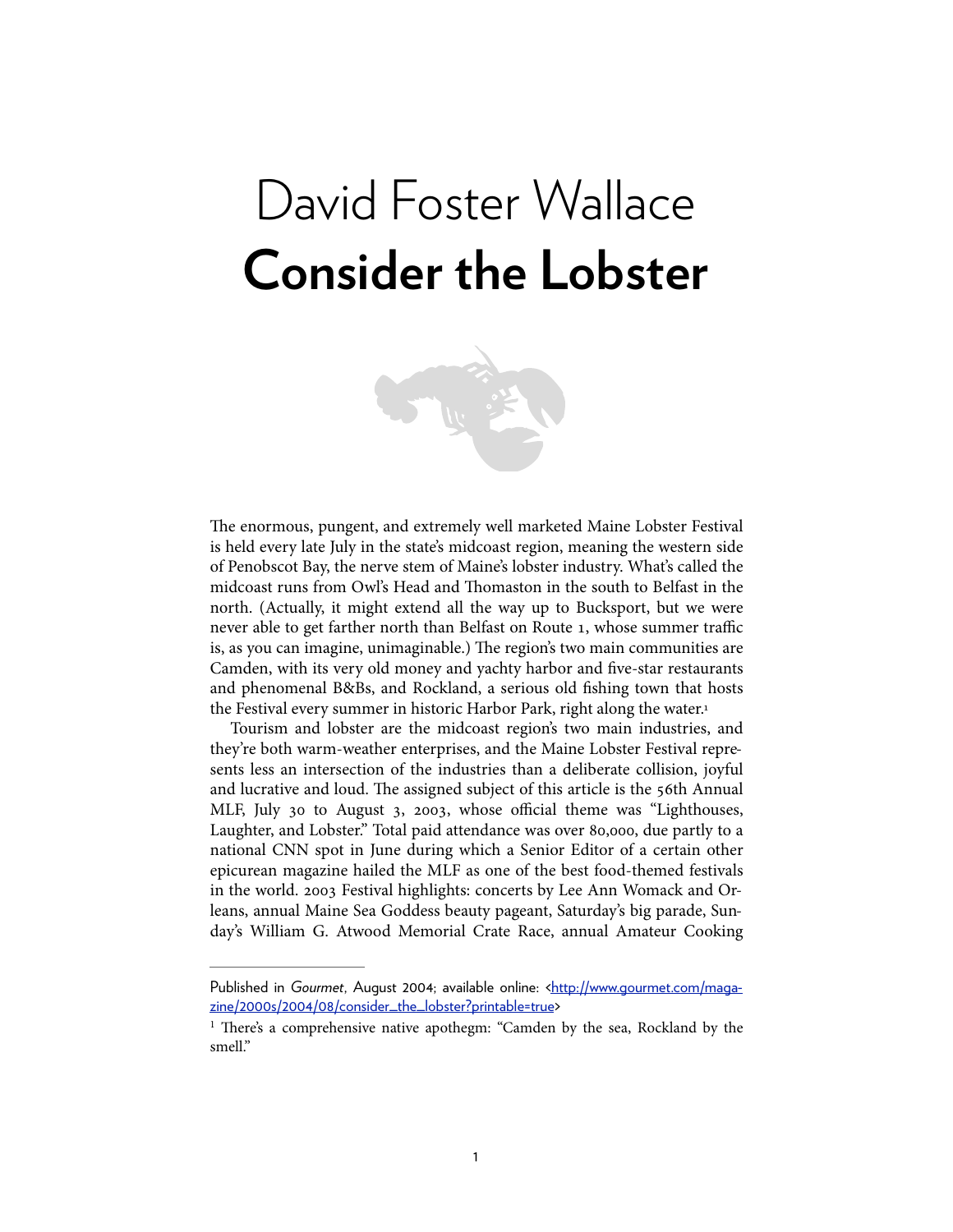Competition, carnival rides and midway attractions and food booths, and the MLF's Main Eating Tent, where something over 25,000 pounds of freshcaught Maine lobster is consumed afer preparation in the World's Largest Lobster Cooker near the grounds' north entrance. Also available are lobster rolls, lobster turnovers, lobster sauté, Down East lobster salad, lobster bisque, lobster ravioli, and deep-fried lobster dumplings. Lobster Thermidor is obtainable at a sit-down restaurant called The Black Pearl on Harbor Park's northwest wharf. A large all-pine booth sponsored by the Maine Lobster Promotion Council has free pamphlets with recipes, eating tips, and Lobster Fun Facts. The winner of Friday's Amateur Cooking Competition prepares Saffron Lobster Ramekins, the recipe for which is available for public downloading at www.mainelobsterfestival.com. There are lobster T-shirts and lobster bobblehead dolls and inflatable lobster pool toys and clamp-on lobster hats with big scarlet claws that wobble on springs. Your assigned correspondent saw it all, accompanied by one girlfriend and both his own parents—one of which parents was actually born and raised in Maine, albeit in the extreme northern inland part, which is potato country and a world away from the touristic midcoast.

<span id="page-1-1"></span>For practical purposes, everyone knows what a lobster is. As usual, though, there's much more to know than most of us care about—it's all a matter of what your interests are. Taxonomically speaking, a lobster is a marine crustacean of the family Homaridae, characterized by five pairs of jointed legs, the first pair terminating in large pincerish claws used for subduing prey. Like many other species of benthic carnivore, lobsters are both hunters and scavengers. They have stalked eyes, gills on their legs, and antennae. There are dozens of different kinds worldwide, of which the relevant species here is the Maine lobster, Homarus americanus. The name "lobster" comes from the Old English loppestre, which is thought to be a corrupt form of the Latin word for locust combined with the Old English loppe, which meant spider.

Moreover, a crustacean is an aquatic arthropod of the class Crustacea, which comprises crabs, shrimp, barnacles, lobsters, and freshwater crayfish. All this is right there in the encyclopedia. And an arthropod is an invertebrate member of the phylum Arthropoda, which phylum covers insects, spiders, crustaceans, and centipedes/millipedes, all of whose main commonality, besides the absence of a centralized brain-spine assembly, is a chitinous exoskeleton composed of segments, to which appendages are articulated in pairs.

<span id="page-1-0"></span><sup>&</sup>lt;sup>[2](#page-1-1)</sup> N.B. All personally connected parties have made it clear from the start that they do not want to be talked about in this article.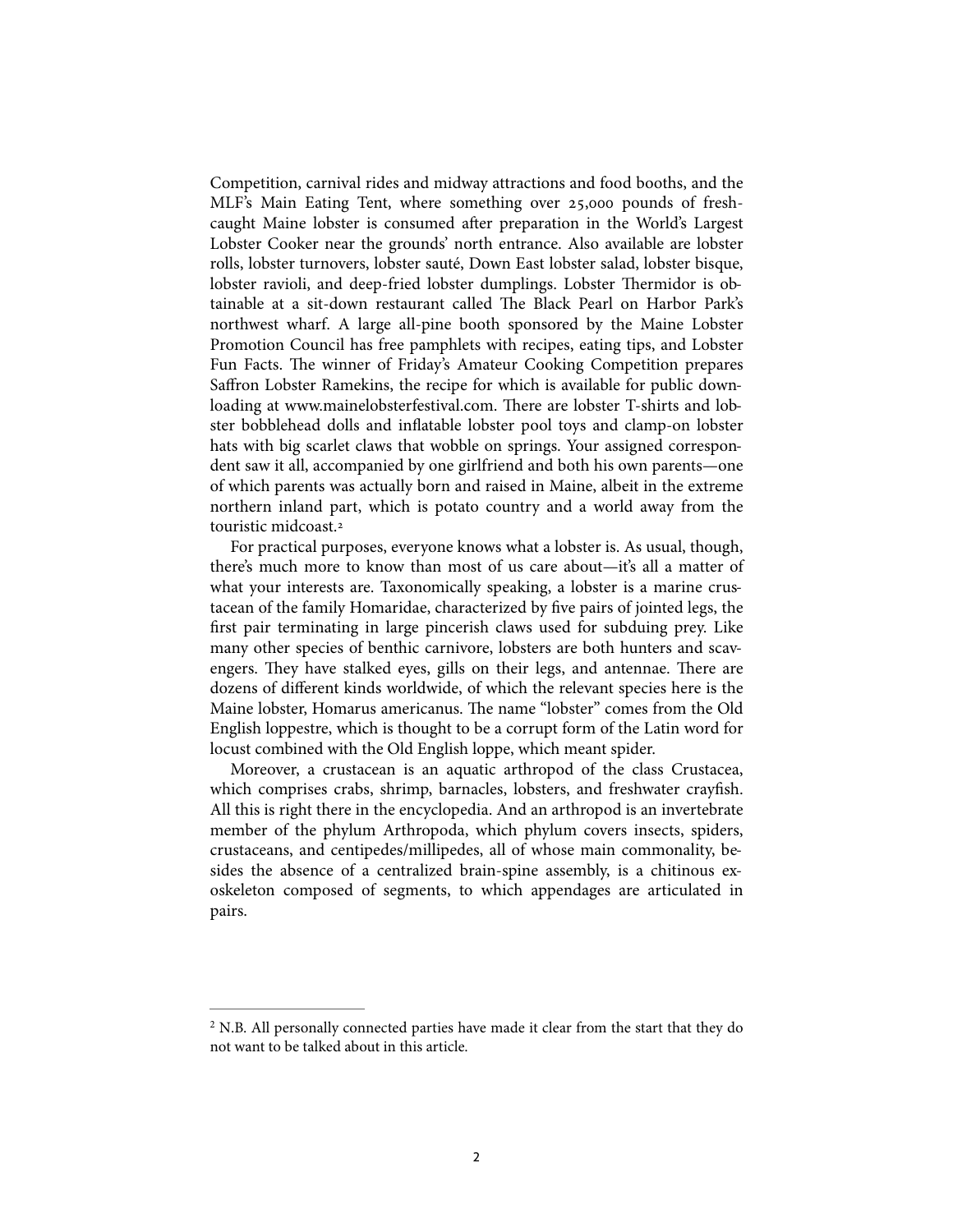<span id="page-2-3"></span>The point is that lobsters are basically giant sea-insects.<sup>3</sup> Like most arthropods, they date from the Jurassic period, biologically so much older than mammalia that they might as well be from another planet. And they are particularly in their natural brown-green state, brandishing their claws like weapons and with thick antennae awhip—not nice to look at. And it's true that they are garbagemen of the sea, eaters of dead stuff, although they'll also eat some live shellfish, certain kinds of injured fish, and sometimes each other.

<span id="page-2-4"></span>But they are themselves good eating. Or so we think now. Up until sometime in the 1800s, though, lobster was literally low-class food, eaten only by the poor and institutionalized. Even in the harsh penal environment of early America, some colonies had laws against feeding lobsters to inmates more than once a week because it was thought to be cruel and unusual, like making people eat rats. One reason for their low status was how plentiful lobsters were in old New England. "Unbelievable abundance" is how one source describes the situation, including accounts of Plymouth pilgrims wading out and capturing all they wanted by hand, and of early Boston's seashore being littered with lobsters after hard storms—these latter were treated as a smelly nuisance and ground up for fertilizer. There is also the fact that premodern lobster was ofen cooked dead and then preserved, usually packed in salt or crude hermetic containers. Maine's earliest lobster industry was based around a dozen such seaside canneries in the  $1840s$ , from which lobster was shipped as far away as California, in demand only because it was cheap and high in protein, basically chewable fuel.

Now, of course, lobster is posh, a delicacy, only a step or two down from caviar. The meat is richer and more substantial than most fish, its taste subtle compared to the marine-gaminess of mussels and clams. In the U.S. pop-food imagination, lobster is now the seafood analog to steak, with which it's so often twinned as Surf 'n' Turf on the really expensive part of the chain steak house menu.

In fact, one obvious project of the MLF, and of its omnipresently sponsorial Maine Lobster Promotion Council, is to counter the idea that lobster is unusually luxe or rich or unhealthy or expensive, suitable only for effete palates or the occasional blow-the-diet treat. It is emphasized over and over in presentations and pamphlets at the Festival that Maine lobster meat has fewer calories, less cholesterol, and less saturated fat than chicken.<sup>5</sup> And in the Main Eating Tent, you can get a "quarter" (industry shorthand for a  $1/2$ -pound lob-

<span id="page-2-5"></span><span id="page-2-0"></span> $3$  Midcoasters' native term for a lobster is, in fact, "bug," as in "Come around on Sunday and we'll cook up some bugs."

<span id="page-2-1"></span><sup>&</sup>lt;sup>[4](#page-2-4)</sup> Factoid: Lobster traps are usually baited with dead herring.

<span id="page-2-2"></span><sup>&</sup>lt;sup>[5](#page-2-5)</sup> Of course, the common practice of dipping the lobster meat in melted butter torpedoes all these happy fat-specs, which none of the Council's promotional stuff ever mentions, any more than potato-industry PR talks about sour cream and bacon bits.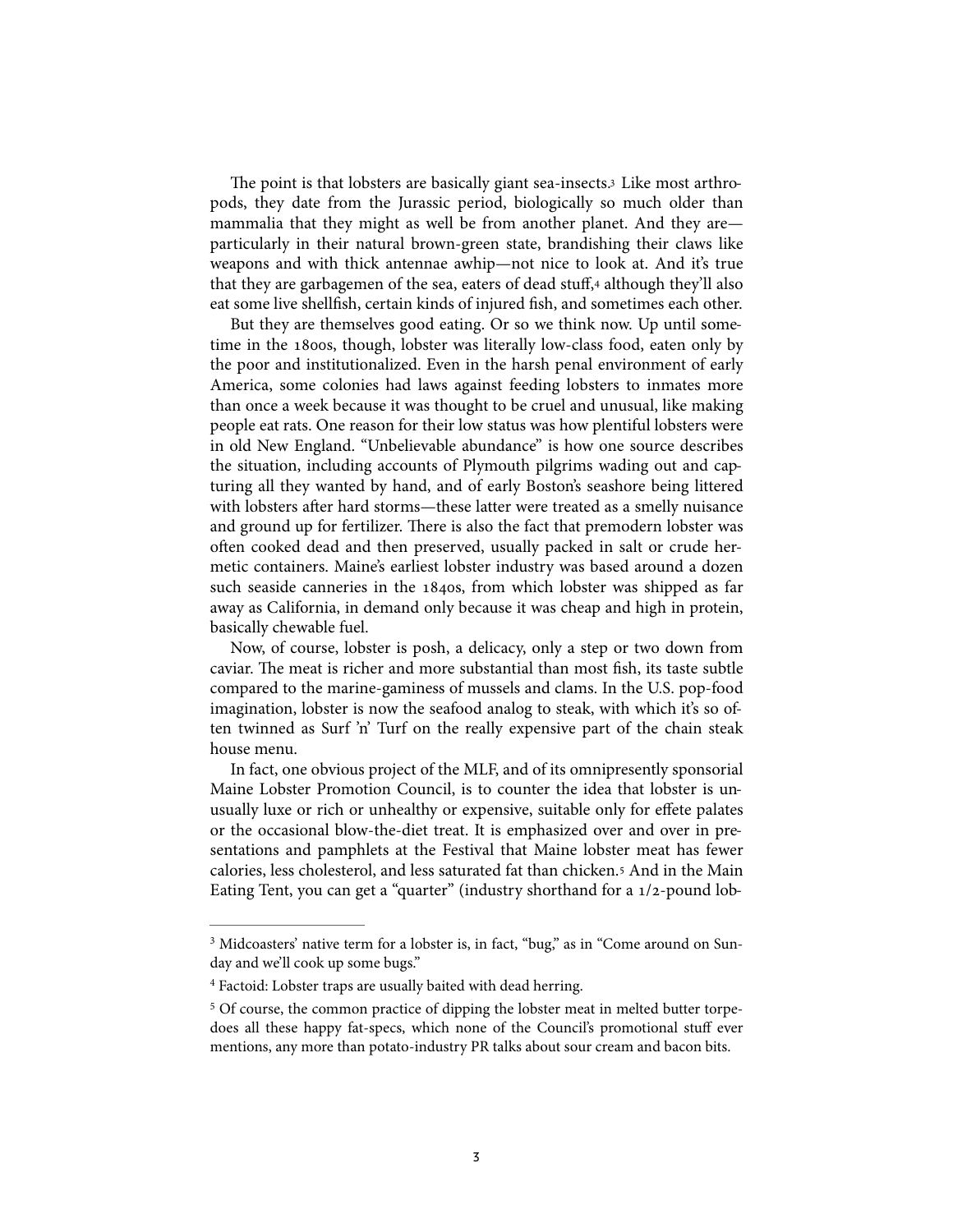ster), a 4-ounce cup of melted butter, a bag of chips, and a soft roll w/ butterpat for around \$12.00, which is only slightly more expensive than supper at McDonald's.

Be apprised, though, that the Main Eating Tent's suppers come in Styrofoam trays, and the soft drinks are iceless and flat, and the coffee is convenience-store coffee in yet more Styrofoam, and the utensils are plastic (there are none of the special long skinny forks for pushing out the tail meat, though a few savvy diners bring their own). Nor do they give you near enough napkins, considering how messy lobster is to eat, especially when you're squeezed onto benches alongside children of various ages and vastly different levels of fine-motor development—not to mention the people who've somehow smuggled in their own beer in enormous aisle-blocking coolers, or who all of a sudden produce their own plastic tablecloths and try to spread them over large portions of tables to try to reserve them (the tables) for their little groups. And so on. Any one example is no more than a petty inconvenience, of course, but the MLF turns out to be full of irksome little downers like this —see for instance the Main Stage's headliner shows, where it turns out that you have to pay \$20 extra for a folding chair if you want to sit down; or the North Tent's mad scramble for the NyQuil-cup-size samples of finalists' entries handed out after the Cooking Competition; or the much-touted Maine Sea Goddess pageant finals, which turn out to be excruciatingly long and to consist mainly of endless thanks and tributes to local sponsors. What the Maine Lobster Festival really is is a midlevel county fair with a culinary hook, and in this respect it's not unlike Tidewater crab festivals, Midwest corn festivals, Texas chili festivals, etc., and shares with these venues the core paradox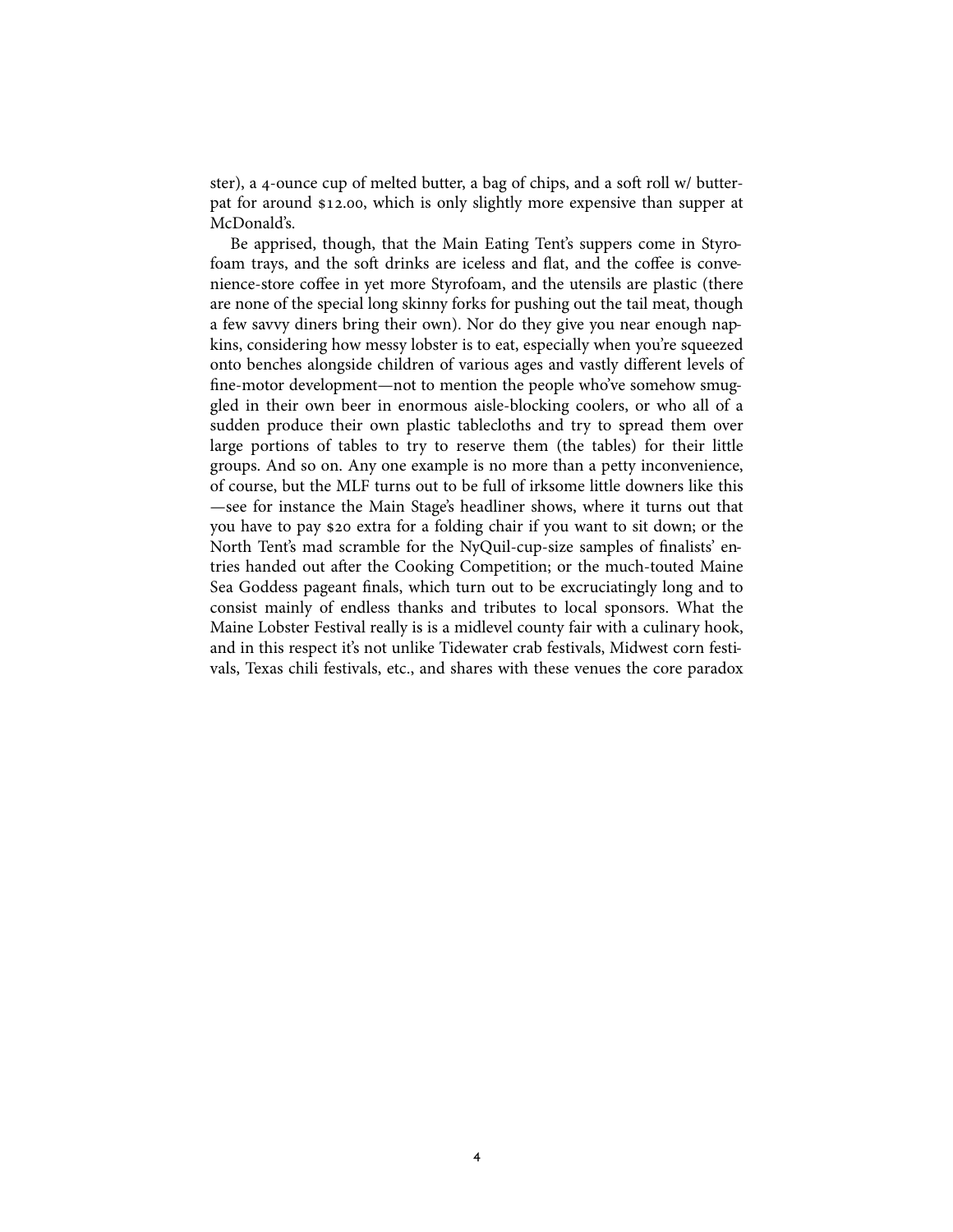<span id="page-4-1"></span>of all teeming commercial demotic events: It's not for everyone[.](#page-4-0)<sup>6</sup> Nothing against the aforementioned euphoric Senior Editor, but I'd be surprised if she'd spent much time here in Harbor Park, watching people slap canal-zone mosquitoes as they eat deep-fried Twinkies and watch Professor Paddywhack, on six-foot stilts in a raincoat with plastic lobsters protruding from all directions on springs, terrify their children.

Lobster is essentially a summer food. This is because we now prefer our lobsters fresh, which means they have to be recently caught, which for both tactical and economic reasons takes place at depths of less than 25 fathoms. Lobsters tend to be hungriest and most active (i.e., most trappable) at summer water temperatures of  $45-50$ °F. In the autumn, some Maine lobsters migrate out into deeper water, either for warmth or to avoid the heavy waves that pound New England's coast all winter. Some burrow into the bottom. They

<span id="page-4-0"></span><sup>&</sup>lt;sup>6</sup> In truth, there's a great deal to be said about the differences between working-class Rockland and the heavily populist flavor of its Festival versus comfortable and elitist Camden with its expensive view and shops given entirely over to \$200 sweaters and great rows of Victorian homes converted to upscale B&Bs. And about these differences as two sides of the great coin that is U.S. tourism. Very little of which will be said here, except to amplify the above-mentioned paradox and to reveal your assigned correspondent's own preferences. I confess that I have never understood why so many people's idea of a fun vacation is to don flip-flops and sunglasses and crawl through maddening traffic to loud hot crowded tourist venues in order to sample a "local flavor" that is by definition ruined by the presence of tourists. Tis may (as my Festival companions keep pointing out) all be a matter of personality and hardwired taste: The fact that I just do not like tourist venues means that I'll never understand their appeal and so am probably not the one to talk about it (the supposed appeal). But, since this note will almost surely not survive magazine-editing anyway, here goes:

As I see it, it probably really is good for the soul to be a tourist, even if it's only once in a while. Not good for the soul in a refreshing or enlivening way, though, but rather in a grim, steely-eyed, let's-look-honestly-at-the-facts-and-find-some-way-todeal-with-them way. My personal experience has not been that traveling around the country is broadening or relaxing, or that radical changes in place and context have a salutary effect, but rather that intranational tourism is radically constricting, and humbling in the hardest way—hostile to my fantasy of being a real individual, of living somehow outside and above it all. (Coming up is the part that my companions find especially unhappy and repellent, a sure way to spoil the fun of vacation travel:) To be a mass tourist, for me, is to become a pure late-date American: alien, ignorant, greedy for something you cannot ever have, disappointed in a way you can never admit. It is to spoil, by way of sheer ontology, the very unspoiledness you are there to experience. It is to impose yourself on places that in all noneconomic ways would be better, realer, without you. It is, in lines and gridlock and transaction afer transaction, to confront a dimension of yourself that is as inescapable as it is painful: As a tourist, you become economically significant but existentially loathsome, an insect on a dead thing.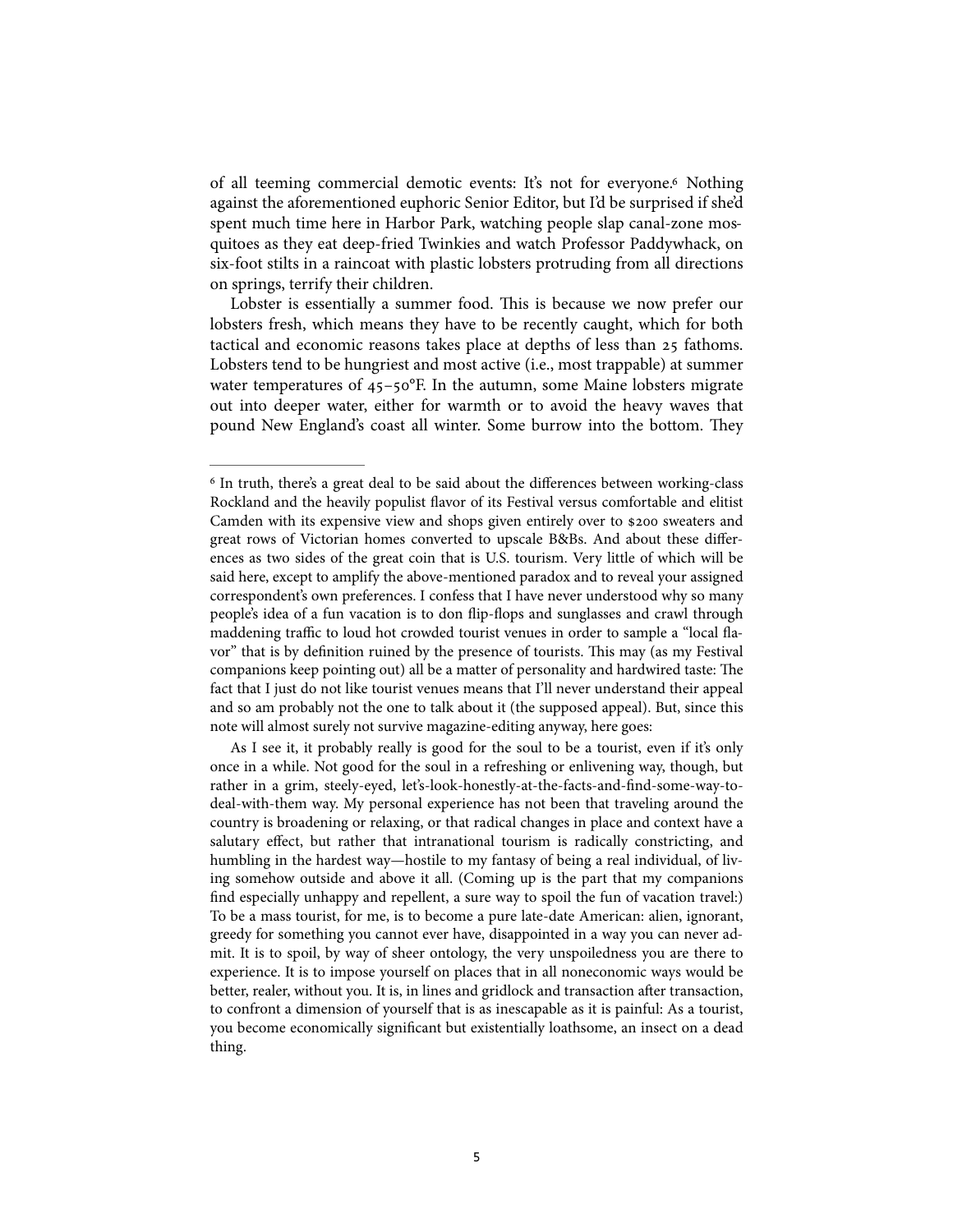<span id="page-5-1"></span>might hibernate; nobody's sure. Summer is also lobsters' molting season specifically early- to mid-July. Chitinous arthropods grow by molting, rather the way people have to buy bigger clothes as they age and gain weight. Since lobsters can live to be over 100, they can also get to be quite large, as in 20 pounds or more—though truly senior lobsters are rare now, because New England's waters are so heavily trapped.<sup>7</sup> Anyway, hence the culinary distinction between hard- and soft-shell lobsters, the latter sometimes a.k.a. shedders. A soft-shell lobster is one that has recently molted. In midcoast restaurants, the summer menu often offers both kinds, with shedders being slightly cheaper even though they're easier to dismantle and the meat is allegedly sweeter. The reason for the discount is that a molting lobster uses a layer of seawater for insulation while its new shell is hardening, so there's slightly less actual meat when you crack open a shedder, plus a redolent gout of water that gets all over everything and can sometimes jet out lemonlike and catch a tablemate right in the eye. If it's winter or you're buying lobster someplace far from New England, on the other hand, you can almost bet that the lobster is a hard-shell, which for obvious reasons travel better.

As an à la carte entrée, lobster can be baked, broiled, steamed, grilled, sautéed, stir-fried, or microwaved. The most common method, though, is boiling. If you're someone who enjoys having lobster at home, this is probably the way you do it, since boiling is so easy. You need a large kettle w/ cover, which you fill about half full with water (the standard advice is that you want 2.5 quarts of water per lobster). Seawater is optimal, or you can add two tbsp salt per quart from the tap. It also helps to know how much your lobsters weigh. You get the water boiling, put in the lobsters one at a time, cover the kettle, and bring it back up to a boil. Then you bank the heat and let the kettle simmer—ten minutes for the first pound of lobster, then three minutes for each pound after that. (This is assuming you've got hard-shell lobsters, which, again, if you don't live between Boston and Halifax, is probably what you've got. For shedders, you're supposed to subtract three minutes from the total.) The reason the kettle's lobsters turn scarlet is that boiling somehow suppresses every pigment in their chitin but one. If you want an easy test of whether the lobsters are done, you try pulling on one of their antennae—if it comes out of the head with minimal effort, you're ready to eat.

A detail so obvious that most recipes don't even bother to mention it is that each lobster is supposed to be alive when you put it in the kettle. This is part of lobster's modern appeal: It's the freshest food there is. There's no decomposition between harvesting and eating. And not only do lobsters require no cleaning or dressing or plucking (though the mechanics of actually eating them are a different matter), but they're relatively easy for vendors to keep

<span id="page-5-0"></span> $\frac{7}{7}$  $\frac{7}{7}$  $\frac{7}{7}$  Datum: In a good year, the U.S. industry produces around 80 million pounds of lobster, and Maine accounts for more than half that total.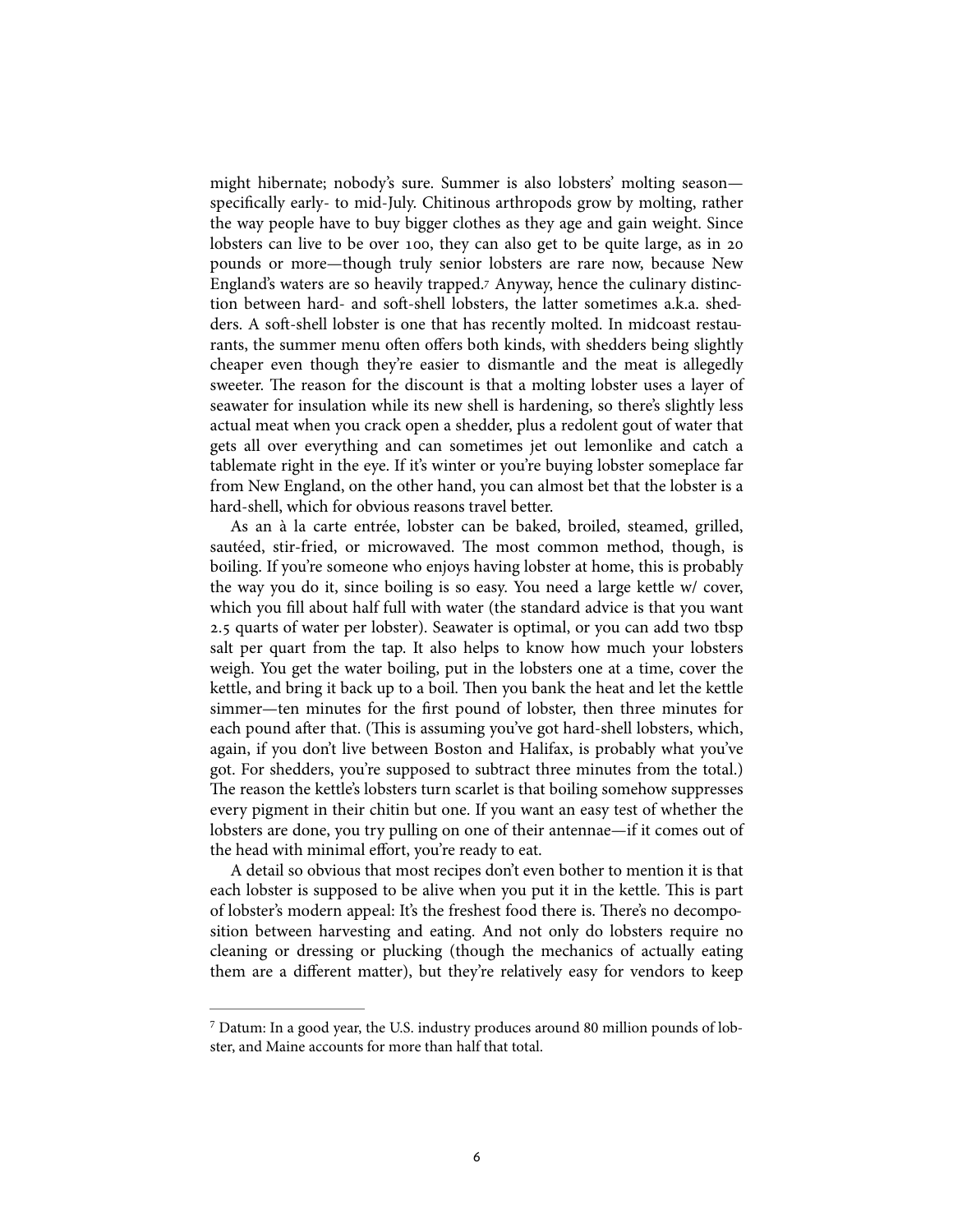<span id="page-6-2"></span>alive. They come up alive in the traps, are placed in containers of seawater, and can, so long as the water's aerated and the animals' claws are pegged or banded to keep them from tearing one another up under the stresses of captivity, $8$  survive right up until they're boiled. Most of us have been in supermarkets or restaurants that feature tanks of live lobster, from which you can pick out your supper while it watches you point. And part of the overall spectacle of the Maine Lobster Festival is that you can see actual lobstermen's vessels docking at the wharves along the northeast grounds and unloading freshly caught product, which is transferred by hand or cart 100 yards to the great clear tanks stacked up around the Festival's cooker—which is, as mentioned, billed as the World's Largest Lobster Cooker and can process over 100 lobsters at a time for the Main Eating Tent.

So then here is a question that's all but unavoidable at the World's Largest Lobster Cooker, and may arise in kitchens across the U.S.: Is it all right to boil a sentient creature alive just for our gustatory pleasure? A related set of concerns: Is the previous question irksomely PC or sentimental? What does "all right" even mean in this context? Is it all just a matter of individual choice?

<span id="page-6-3"></span>As you may or may not know, a certain well-known group called People for the Ethical Treatment of Animals thinks that the morality of lobster-boiling is not just a matter of individual conscience. In fact, one of the very first things we hear about the MLF …well, to set the scene: We're coming in by cab from [t](#page-6-1)he almost indescribably odd and rustic Knox County Airport<sup>9</sup> very late on the night before the Festival opens, sharing the cab with a wealthy political consultant who lives on Vinalhaven Island in the bay half the year (he's headed for the island ferry in Rockland). The consultant and cabdriver are responding to informal journalistic probes about how people who live in the midcoast region actually view the MLF, as in is the Festival just a big-dollar tourist thing or is it something local residents look forward to attending, take genuine civic pride in, etc. The cabdriver—who's in his seventies, one of apparently a whole platoon of retirees the cab company puts on to help with the

<span id="page-6-0"></span><sup>&</sup>lt;sup>[8](#page-6-2)</sup> N.B. Similar reasoning underlies the practice of what's termed "debeaking" broiler chickens and brood hens in modern factory farms. Maximum commercial efficiency requires that enormous poultry populations be confined in unnaturally close quarters, under which conditions many birds go crazy and peck one another to death. As a purely observational side-note, be apprised that debeaking is usually an automated process and that the chickens receive no anesthetic. It's not clear to me whether most gourmet readers know about debeaking, or about related practices like dehorning cattle in commercial feedlots, cropping swine's tails in factory hog farms to keep psychotically bored neighbors from chewing them off, and so forth. It so happens that your assigned correspondent knew almost nothing about standard meat-industry operations before starting work on this article.

<span id="page-6-1"></span><sup>&</sup>lt;sup>[9](#page-6-3)</sup> The terminal used to be somebody's house, for example, and the lost-luggage-reporting room was clearly once a pantry.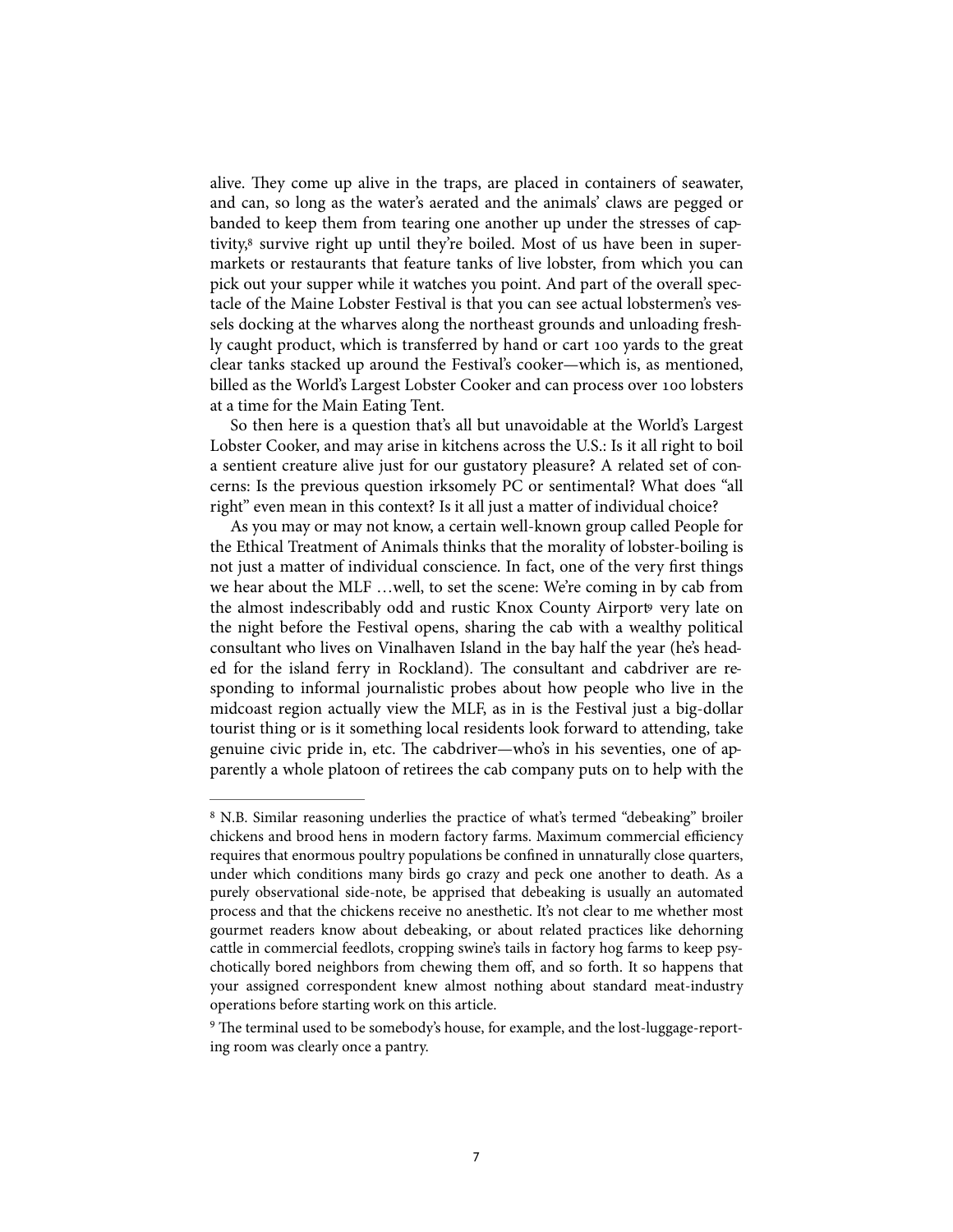summer rush, and wears a U.S.-flag lapel pin, and drives in what can only be called a very deliberate way—assures us that locals do endorse and enjoy the MLF, although he himself hasn't gone in years, and now come to think of it no one he and his wife know has, either. However, the demilocal consultant's been to recent Festivals a couple times (one gets the impression it was at his wife's behest), of which his most vivid impression was that "you have to line up for an ungodly long time to get your lobsters, and meanwhile there are all these ex–flower children coming up and down along the line handing out pamphlets that say the lobsters die in terrible pain and you shouldn't eat them."

<span id="page-7-1"></span>And it turns out that the post-hippies of the consultant's recollection were activists from PETA. There were no PETA people in obvious view at the 2003 MLF,<sup>10</sup> but they've been conspicuous at many of the recent Festivals. Since at least the mid-1990s, articles in everything from The Camden Herald to The New York Times have described PETA urging boycotts of the MLF, often deploying celebrity spokespeople like Mary Tyler Moore for open letters and ads saying stuff like "Lobsters are extraordinarily sensitive" and "To me, eating a lobster is out of the question." More concrete is the oral testimony of Dick, our florid and extremely gregarious rental-car guy, to the effect that PETA's been around so much in recent years that a kind of brittlely tolerant homeostasis now obtains between the activists and the Festival's locals, e.g.: "We had some incidents a couple years ago. One lady took most of her clothes off and painted herself like a lobster, almost got herself arrested. But for the most part they're let alone. [Rapid series of small ambiguous laughs, which with Dick happens a lot.] They do their thing and we do our thing."

<span id="page-7-0"></span><sup>&</sup>lt;sup>10</sup> It turned out that one Mr. William R. Rivas-Rivas, a high-ranking PETA official out of the group's Virginia headquarters, was indeed there this year, albeit solo, working the Festival's main and side entrances on Saturday, August 2, handing out pamphlets and adhesive stickers emblazoned with "Being Boiled Hurts," which is the tagline in most of PETA's published material about lobster. I learned that he'd been there only later, when speaking with Mr. Rivas-Rivas on the phone. I'm not sure how we missed seeing him in situ at the Festival, and I can't see much to do except apologize for the oversight—although it's also true that Saturday was the day of the big MLF parade through Rockland, which basic journalistic responsibility seemed to require going to (and which, with all due respect, meant that Saturday was maybe not the best day for PETA to work the Harbor Park grounds, especially if it was going to be just one person for one day, since a lot of diehard MLF partisans were off-site watching the parade (which, again with no offense intended, was in truth kind of cheesy and boring, consisting mostly of slow homemade floats and various midcoast people waving at one another, and with an extremely annoying man dressed as Blackbeard ranging up and down the length of the crowd saying "Arrr" over and over and brandishing a plastic sword at people, etc.; plus it rained)).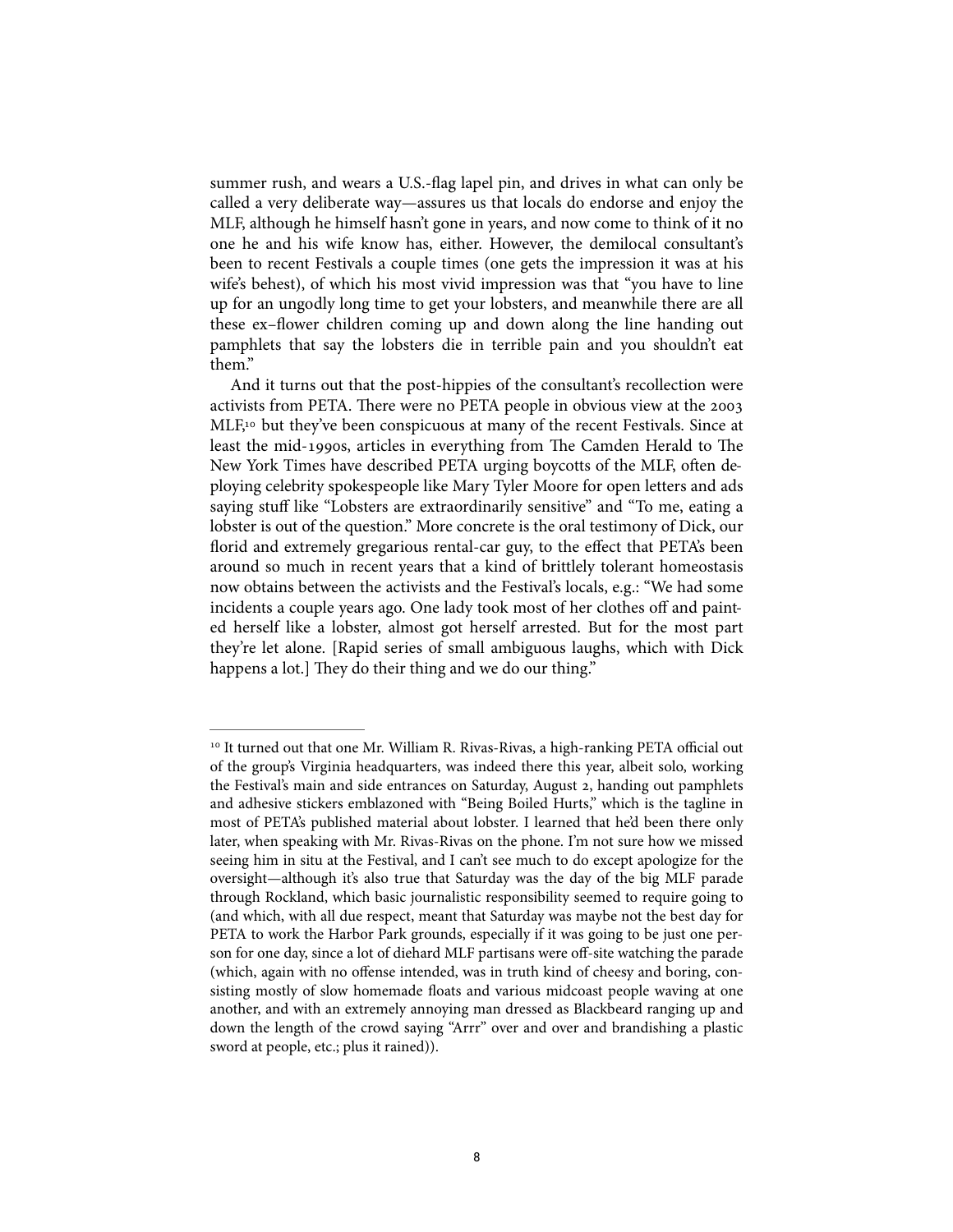<span id="page-8-2"></span>This whole interchange takes place on Route 1, 30 July, during a four-mile,  $50$ -minu[t](#page-8-0)e ride from the airport<sup>11</sup> to the dealership to sign car-rental papers. Several irreproducible segues down the road from the PETA anecdotes, Dick —whose son-in-law happens to be a professional lobsterman and one of the Main Eating Tent's regular suppliers—articulates what he and his family feel is the crucial mitigating factor in the whole morality-of-boiling-lobsters-alive issue: "There's a part of the brain in people and animals that lets us feel pain, and lobsters' brains don't have this part."

Besides the fact that it's incorrect in about 11 different ways, the main reason Dick's statement is interesting is that its thesis is more or less echoed by the Festival's own pronouncement on lobsters and pain, which is part of a Test Your Lobster IQ quiz that appears in the 2003 MLF program courtesy of the Maine Lobster Promotion Council: "The nervous system of a lobster is very simple, and is in fact most similar to the nervous system of the grasshopper. It is decentralized with no brain. There is no cerebral cortex, which in humans is the area of the brain that gives the experience of pain."

Though it sounds more sophisticated, a lot of the neurology in this latter claim is still either false or fuzzy. The human cerebral cortex is the brain-part that deals with higher faculties like reason, metaphysical self-awareness, language, etc. Pain reception is known to be part of a much older and more primitive system of nociceptors and prostaglandins that are managed by the brain stem and thalamus.<sup>12</sup> On the other hand, it is true that the cerebral cortex is involved in what's variously called suffering, distress, or the emotional experience of pain—i.e., experiencing painful stimuli as unpleasant, very unpleasant, unbearable, and so on.

<span id="page-8-3"></span>Before we go any further, let's acknowledge that the questions of whether and how different kinds of animals feel pain, and of whether and why it might be justifiable to inflict pain on them in order to eat them, turn out to be extremely complex and difficult. And comparative neuroanatomy is only part of the problem. Since pain is a totally subjective mental experience, we do not

<span id="page-8-0"></span> $11$  The short version regarding why we were back at the airport after already arriving the previous night involves lost luggage and a miscommunication about where and what the local National Car Rental franchise was—Dick came out personally to the airport and got us, out of no evident motive but kindness. (He also talked nonstop the entire way, with a very distinctive speaking style that can be described only as manically laconic; the truth is that I now know more about this man than I do about some members of my own family.)

<span id="page-8-1"></span> $12$  To elaborate by way of example: The common experience of accidentally touching a hot stove and yanking your hand back before you're even aware that anything's going on is explained by the fact that many of the processes by which we detect and avoid painful stimuli do not involve the cortex. In the case of the hand and stove, the brain is bypassed altogether; all the important neurochemical action takes place in the spine.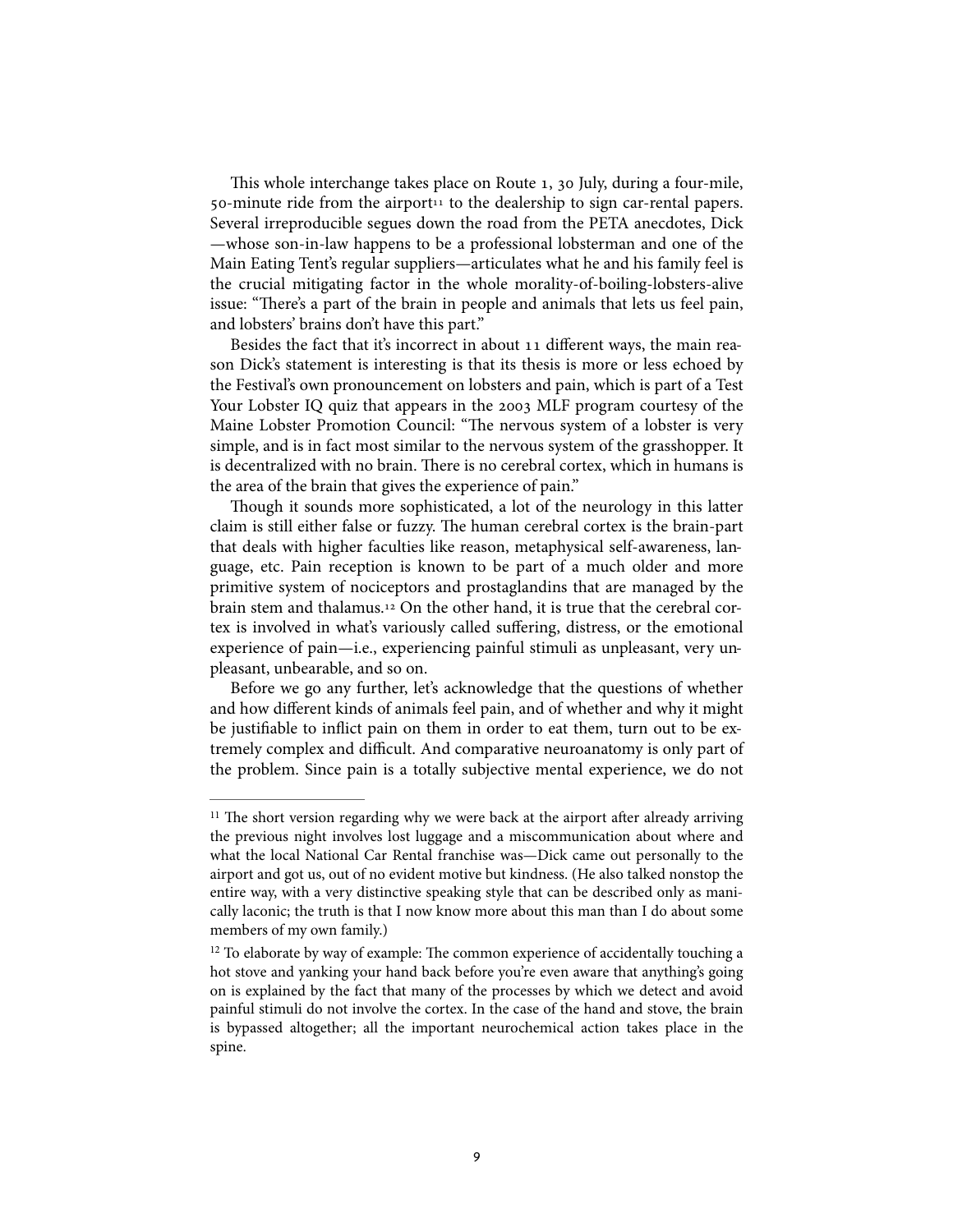have direct access to anyone or anything's pain but our own; and even just the principles by which we can infer that others experience pain and have a legitimate interest in not feeling pain involve hard-core philosophy—metaphysics, epistemology, value theory, ethics. The fact that even the most highly evolved nonhuman mammals can't use language to communicate with us about their subjective mental experience is only the first layer of additional complication in trying to extend our reasoning about pain and morality to animals. And everything gets progressively more abstract and convolved as we move farther and farther out from the higher-type mammals into cattle and swine and dogs and cats and rodents, and then birds and fish, and finally invertebrates like lobsters.

The more important point here, though, is that the whole animal-crueltyand-eating issue is not just complex, it's also uncomfortable. It is, at any rate, uncomfortable for me, and for just about everyone I know who enjoys a variety of foods and yet does not want to see herself as cruel or unfeeling. As far as I can tell, my own main way of dealing with this conflict has been to avoid thinking about the whole unpleasant thing. I should add that it appears to me unlikely that many readers of gourmet wish to think hard about it, either, or to be queried about the morality of their eating habits in the pages of a culinary monthly. Since, however, the assigned subject of this article is what it was like to attend the 2003 MLF, and thus to spend several days in the midst of a great mass of Americans all eating lobster, and thus to be more or less impelled to think hard about lobster and the experience of buying and eating lobster, it turns out that there is no honest way to avoid certain moral questions.

<span id="page-9-1"></span>There are several reasons for this. For one thing, it's not just that lobsters get boiled alive, it's that you do it yourself—or at least it's done specifically for you, on-site[.](#page-9-0)<sup>13</sup> As mentioned, the World's Largest Lobster Cooker, which is highlighted as an attraction in the Festival's program, is right out there on the MLF's north grounds for everyone to see. Try to imagine a Nebraska Beef Fes-

<span id="page-9-0"></span><sup>&</sup>lt;sup>13</sup> Morality-wise, let's concede that this cuts both ways. Lobster-eating is at least not abetted by the system of corporate factory farms that produces most beef, pork, and chicken. Because, if nothing else, of the way they're marketed and packaged for sale, we eat these latter meats without having to consider that they were once conscious, sentient creatures to whom horrible things were done. (N.B. PETA distributes a certain video—the title of which is being omitted as part of the elaborate editorial compromise by which this note appears at all—in which you can see just about everything meat--related you don't want to see or think about. (N.B.2 Not that PETA's any sort of font of unspun truth. Like many partisans in complex moral disputes, the PETA people are -fanatics, and a lot of their rhetoric seems simplistic and self-righteous. Personally, though, I have to say that I found this unnamed video both credible and deeply upsetting.))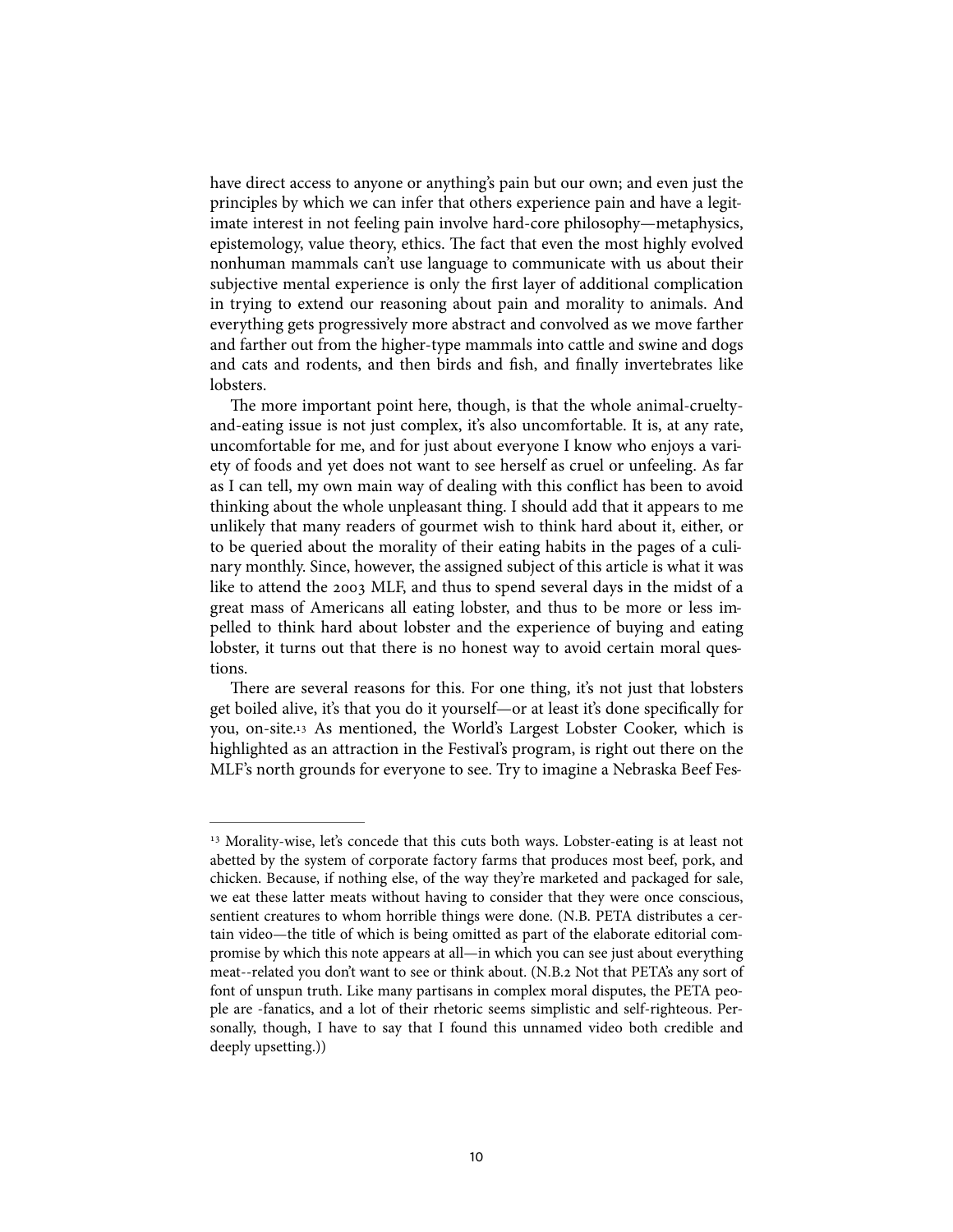<span id="page-10-2"></span>tiva[l](#page-10-0)<sup>14</sup> at which part of the festivities is watching trucks pull up and the live cattle get driven down the ramp and slaughtered right there on the World's Largest Killing Floor or something—there's no way.

The intimacy of the whole thing is maximized at home, which of course is where most lobster gets prepared and eaten (although note already the semiconscious euphemism "prepared," which in the case of lobsters really means killing them right there in our kitchens). The basic scenario is that we come in from the store and make our little preparations like getting the kettle filled and boiling, and then we lift the lobsters out of the bag or whatever retail container they came home in …whereupon some uncomfortable things start to happen. However stuporous the lobster is from the trip home, for instance, it tends to come alarmingly to life when placed in boiling water. If you're tilting it from a container into the steaming kettle, the lobster will sometimes try to cling to the container's sides or even to hook its claws over the kettle's rim like a person trying to keep from going over the edge of a roof. And worse is when the lobster's fully immersed. Even if you cover the kettle and turn away, you can usually hear the cover rattling and clanking as the lobster tries to push it off. Or the creature's claws scraping the sides of the kettle as it thrashes around. The lobster, in other words, behaves very much as you or I would behave if we were plunged into boiling water (with the obvious exception of screaming)[.](#page-10-1)<sup> $15$ </sup> A blunter way to say this is that the lobster acts as if it's in terrible pain, causing some cooks to leave the kitchen altogether and to take one of those little lightweight plastic oven timers with them into another room and wait until the whole process is over.

<span id="page-10-3"></span>There happen to be two main criteria that most ethicists agree on for determining whether a living creature has the capacity to suffer and so has gen-

<span id="page-10-0"></span><sup>&</sup>lt;sup>[14](#page-10-2)</sup> Is it significant that "lobster," "fish," and "chicken" are our culture's words for both the animal and the meat, whereas most mammals seem to require euphemisms like "beef" and "pork" that help us separate the meat we eat from the living creature the meat once was? Is this evidence that some kind of deep unease about eating higher animals is endemic enough to show up in English usage, but that the unease diminishes as we move out of the mammalian order? (And is "lamb"/"lamb" the counterexample that sinks the whole theory, or are there special, biblico-historical reasons for that equivalence?)

<span id="page-10-1"></span> $15$  There's a relevant populist myth about the high-pitched whistling sound that sometimes issues from a pot of boiling lobster. The sound is really vented steam from the layer of seawater between the lobster's flesh and its carapace (this is why shedders whistle more than hard-shells), but the pop version has it that the sound is the lobster's rabbitlike death scream. Lobsters communicate via pheromones in their urine and don't have anything close to the vocal equipment for screaming, but the myth's very persistent—which might, once again, point to a low-level cultural unease about the boiling thing.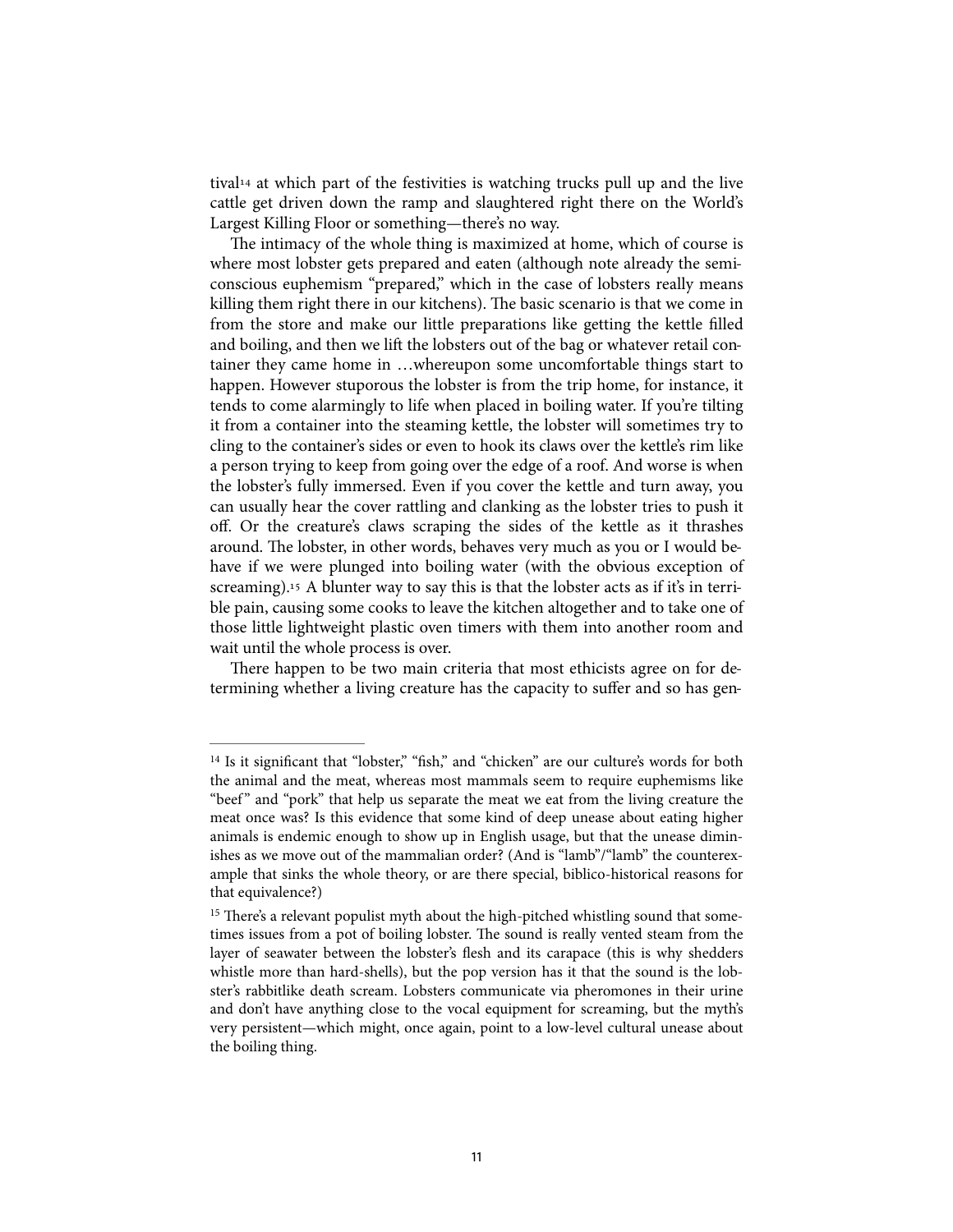<span id="page-11-1"></span>uine interests that it may or may not be our moral duty to consider[.](#page-11-0)<sup>16</sup> One is how much of the neurological hardware required for pain-experience the animal comes equipped with—nociceptors, prostaglandins, neuronal opioid receptors, etc. The other criterion is whether the animal demonstrates behavior associated with pain. And it takes a lot of intellectual gymnastics and behaviorist hairsplitting not to see struggling, thrashing, and lid-clattering as just such pain-behavior. According to marine zoologists, it usually takes lobsters between 35 and 45 seconds to die in boiling water. (No source I could find talked about how long it takes them to die in superheated steam; one rather hopes it's faster.)

There are, of course, other fairly common ways to kill your lobster on-site and so achieve maximum freshness. Some cooks' practice is to drive a sharp heavy knife point-first into a spot just above the midpoint between the lobster's eyestalks (more or less where the Third Eye is in human foreheads). This is alleged either to kill the lobster instantly or to render it insensate—and is said at least to eliminate the cowardice involved in throwing a creature into boiling water and then fleeing the room. As far as I can tell from talking to proponents of the knife-in-the-head method, the idea is that it's more violent but ultimately more merciful, plus that a willingness to exert personal agency and accept responsibility for stabbing the lobster's head honors the lobster somehow and entitles one to eat it. (There's often a vague sort of Native American spirituality-of-the-hunt flavor to pro-knife arguments.) But the problem with the knife method is basic biology: Lobsters' nervous systems operate off not one but several ganglia, a.k.a. nerve bundles, which are sort of wired in series and distributed all along the lobster's underside, from stem to stern. And disabling only the frontal ganglion does not normally result in quick death or unconsciousness. Another alternative is to put the lobster in cold salt water and then very slowly bring it up to a full boil. Cooks who advocate this method are going mostly on the analogy to a frog, which can supposedly be kept from jumping out of a boiling pot by heating the water incrementally. In order to save a lot of research-summarizing, I'll simply assure you that the analogy between frogs and lobsters turns out not to hold.

Ultimately, the only certain virtues of the home-lobotomy and slow-heating methods are comparative, because there are even worse/crueler ways people prepare lobster. Time-thrify cooks sometimes microwave them alive

<span id="page-11-0"></span><sup>&</sup>lt;sup>16</sup> "Interests" basically means strong and legitimate preferences, which obviously require some degree of consciousness, responsiveness to stimuli, etc. See, for instance, the utilitarian philosopher Peter Singer, whose 1974 Animal Liberation is more or less the bible of the modern animal-rights movement: "It would be nonsense to say that it was not in the interests of a stone to be kicked along the road by a schoolboy. A stone does not have interests because it cannot suffer. Nothing that we can do to it could possibly make any difference to its welfare. A mouse, on the other hand, does have an interest in not being kicked along the road, because it will suffer if it is."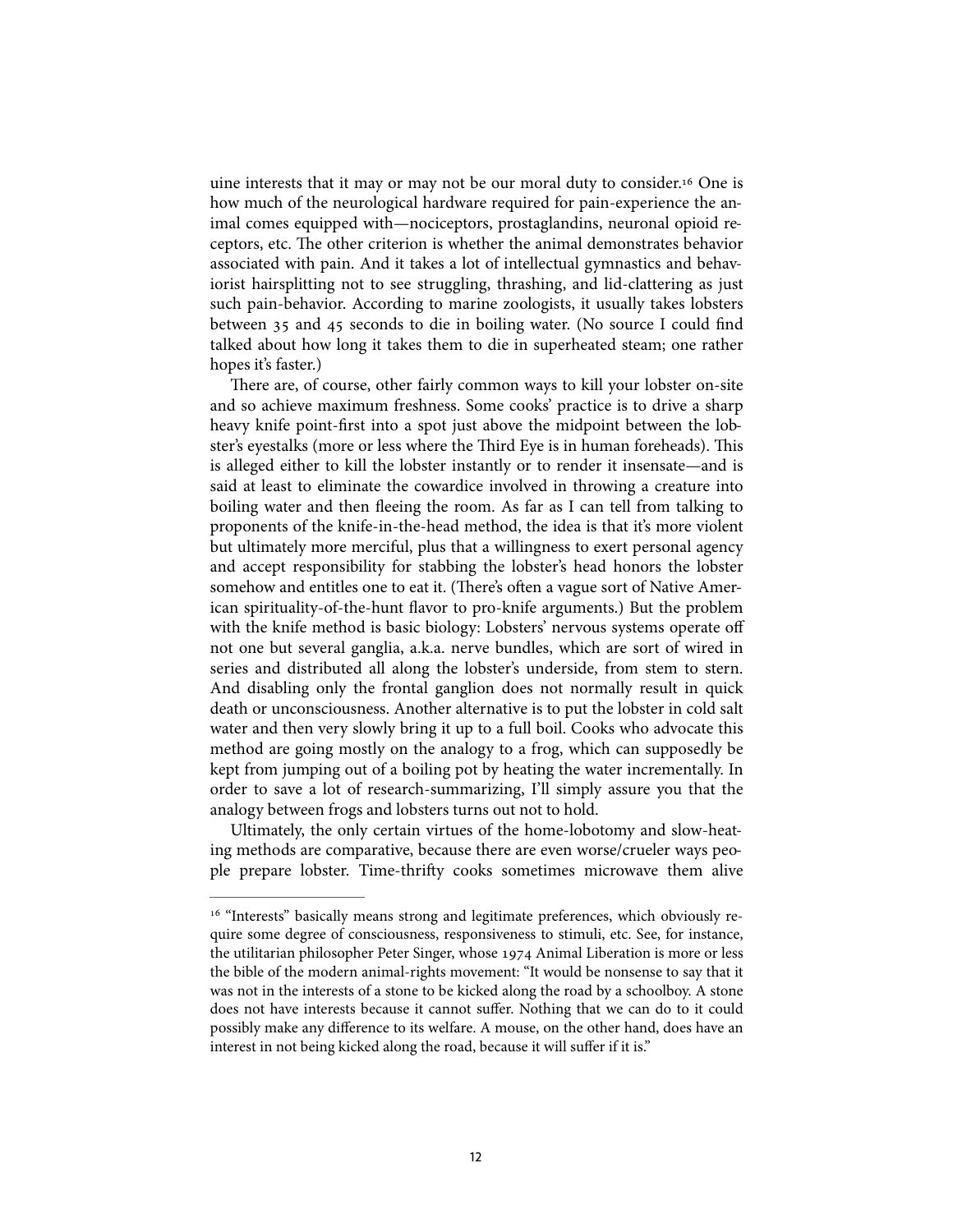(usually afer poking several extra vent holes in the carapace, which is a precaution most shellfish-microwavers learn about the hard way). Live dismemberment, on the other hand, is big in Europe: Some chefs cut the lobster in half before cooking; others like to tear off the claws and tail and toss only these parts in the pot.

And there's more unhappy news respecting suffering-criterion number one. Lobsters don't have much in the way of eyesight or hearing, but they do have an exquisite tactile sense, one facilitated by hundreds of thousands of tiny hairs that protrude through their carapace. "Thus," in the words of T.M. Prudden's industry classic About Lobster, "it is that although encased in what seems a solid, impenetrable armor, the lobster can receive stimuli and impressions from without as readily as if it possessed a soft and delicate skin." And lobsters do have nociceptors,<sup>17</sup> as well as invertebrate versions of the prostaglandins and major neurotransmitters via which our own brains register pain.

<span id="page-12-1"></span>Lobsters do not, on the other hand, appear to have the equipment for making or absorbing natural opioids like endorphins and enkephalins, which are what more advanced nervous systems use to try to handle intense pain. From this fact, though, one could conclude either that lobsters are maybe even more vulnerable to pain, since they lack mammalian nervous systems' built-in analgesia, or, instead, that the absence of natural opioids implies an absence of the really intense pain-sensations that natural opioids are designed to mitigate. I for one can detect a marked upswing in mood as I contemplate this latter possibility: It could be that their lack of endorphin/enkephalin hardware means that lobsters' raw subjective experience of pain is so radically different from mammals' that it may not even deserve the term pain. Perhaps lobsters are more like those frontal-lobotomy patients one reads about who report experiencing pain in a totally different way than you and I. These patients evidently do feel physical pain, neurologically speaking, but don't dislike it—though neither do they like it; it's more that they feel it but don't feel anything about it —the point being that the pain is not distressing to them or something they want to get away from. Maybe lobsters, who are also without frontal lobes, are detached from the neurological-registration-of-injury-or-hazard we call pain in just the same way. There is, after all, a difference between  $(1)$  pain as a purely neurological event, and  $(2)$  actual suffering, which seems crucially to involve an emotional component, an awareness of pain as unpleasant, as something to fear/dislike/want to avoid.

<span id="page-12-0"></span> $17$  This is the neurological term for special pain receptors that are (according to Jane A. Smith and Kenneth M. Boyd's Lives in the Balance) "sensitive to potentially damaging extremes of temperature, to mechanical forces, and to chemical substances which are released when body tissues are damaged."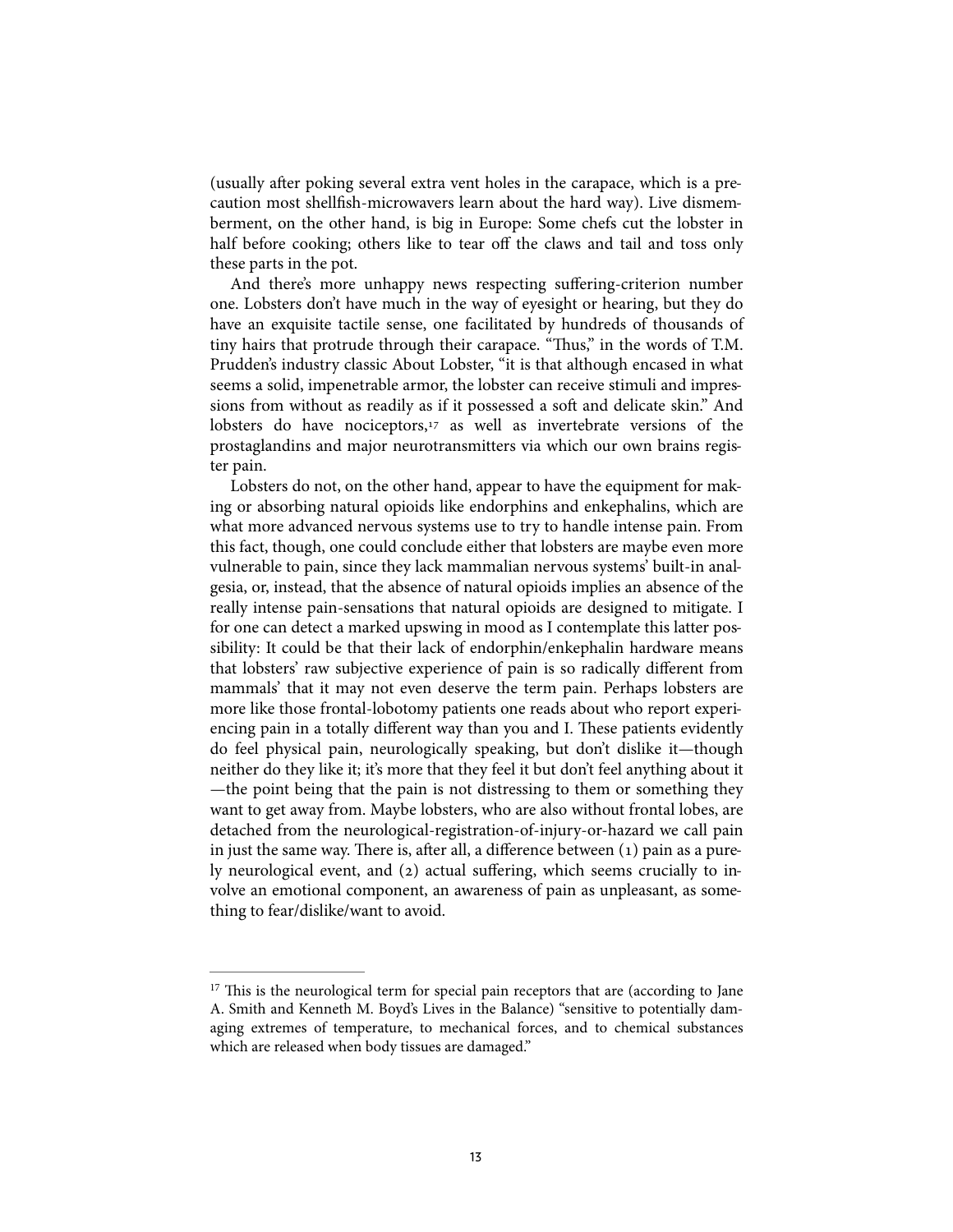Still, after all the abstract intellection, there remain the facts of the frantically clanking lid, the pathetic clinging to the edge of the pot. Standing at the stove, it is hard to deny in any meaningful way that this is a living creature experiencing pain and wishing to avoid/escape the painful experience. To my lay mind, the lobster's behavior in the kettle appears to be the expression of a preference; and it may well be that an ability to form preferences is the decisive criterion for real suffering.<sup>18</sup> The logic of this (preference p suffering) relation may be easiest to see in the negative case. If you cut certain kinds of worms in half, the halves will often keep crawling around and going about their vermiform business as if nothing had happened. When we assert, based on their post-op behavior, that these worms appear not to be suffering, what we're really saying is that there's no sign that the worms know anything bad has happened or would prefer not to have gotten cut in half.

<span id="page-13-3"></span><span id="page-13-2"></span>Lobsters, however, are known to exhibit preferences. Experiments have shown that they can detect changes of only a degree or two in water temperature; one reason for their complex migratory cycles (which can ofen cover 100-plus miles a year) is to pursue the temperatures they like best[.](#page-13-1)<sup>19</sup> And, as mentioned, they're bottom-dwellers and do not like bright light: If a tank of food lobsters is out in the sunlight or a store's fluorescence, the lobsters will always congregate in whatever part is darkest. Fairly solitary in the ocean, they also clearly dislike the crowding that's part of their captivity in tanks,

<span id="page-13-0"></span><sup>&</sup>lt;sup>[18](#page-13-2)</sup> "Preference" is maybe roughly synonymous with "interest," but it is a better term for our purposes because it's less abstractly philosophical—"preference" seems more personal, and it's the whole idea of a living creature's personal experience that's at issue.

<span id="page-13-1"></span> $19$  Of course, the most common sort of counterargument here would begin by objecting that "like best" is really just a metaphor, and a misleadingly anthropomorphic one at that. The counterarguer would posit that the lobster seeks to maintain a certain optimal ambient temperature out of nothing but unconscious instinct (with a similar explanation for the low-light affinities about to be mentioned in the main text). The thrust of such a counterargument will be that the lobster's thrashings and clankings in the kettle express not unpreferred pain but involuntary reflexes, like your leg shooting out when the doctor hits your knee. Be advised that there are professional scientists, including many researchers who use animals in experiments, who hold to the view that nonhuman creatures have no real feelings at all, only "behaviors." Be further advised that this view has a long history that goes all the way back to Descartes, although its modern support comes mostly from behaviorist psychology.

To these what-look-like-pain-are-really-only-reflexes counterarguments, however, there happen to be all sorts of scientific and pro-animal-rights countercounterarguments. And then further attempted rebuttals and redirects, and so on. Suffice to say that both the scientific and the philosophical arguments on either side of the animalsuffering issue are involved, abstruse, technical, ofen informed by self-interest or ideology, and in the end so totally inconclusive that as a practical matter, in the kitchen or restaurant, it all still seems to come down to individual conscience, going with (no pun) your gut.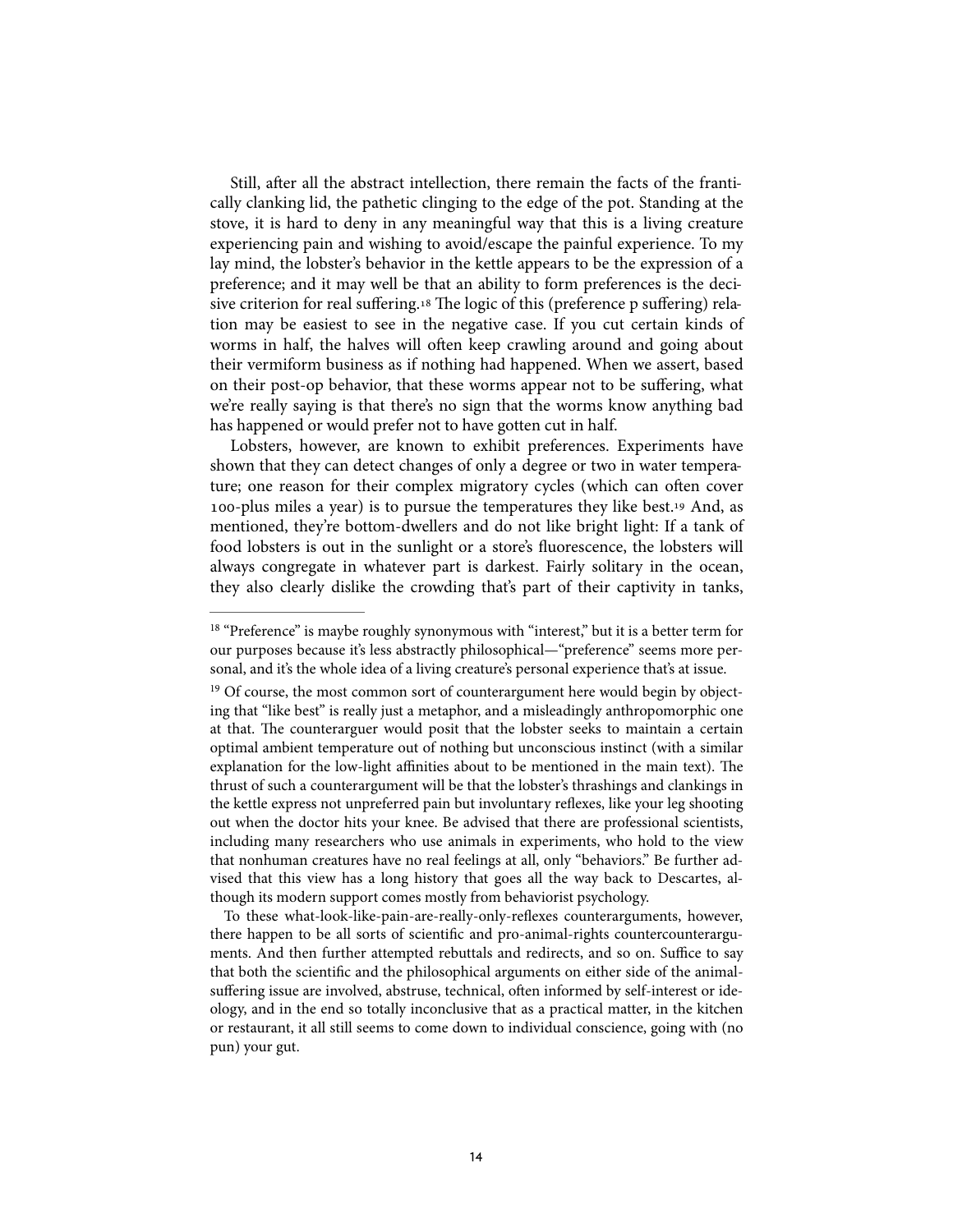since (as also mentioned) one reason why lobsters' claws are banded on capture is to keep them from attacking one another under the stress of closequarter storage.

In any event, at the Festival, standing by the bubbling tanks outside the World's Largest Lobster Cooker, watching the fresh-caught lobsters pile over one another, wave their hobbled claws impotently, huddle in the rear corners, or scrabble frantically back from the glass as you approach, it is difficult not to sense that they're unhappy, or frightened, even if it's some rudimentary version of these feelings …and, again, why does rudimentariness even enter into it? Why is a primitive, inarticulate form of suffering less urgent or uncomfortable for the person who's helping to inflict it by paying for the food it results in? I'm not trying to give you a PETA-like screed here—at least I don't think so. I'm trying, rather, to work out and articulate some of the troubling questions that arise amid all the laughter and saltation and community pride of the Maine Lobster Festival. The truth is that if you, the Festival attendee, permit yourself to think that lobsters can suffer and would rather not, the MLF can begin to take on aspects of something like a Roman circus or medieval torture-fest.

Does that comparison seem a bit much? If so, exactly why? Or what about this one: Is it not possible that future generations will regard our own present agribusiness and eating practices in much the same way we now view Nero's entertainments or Aztec sacrifices? My own immediate reaction is that such a comparison is hysterical, extreme—and yet the reason it seems extreme to me appears to be that I believe animals are less morally important than human beings;<sup>20</sup> and when it comes to defending such a belief, even to myself, I have to acknowledge that (a) I have an obvious selfish interest in this belief, since I like to eat certain kinds of animals and want to be able to keep doing it, and (b) I have not succeeded in working out any sort of personal ethical system in which the belief is truly defensible instead of just selfishly convenient.

<span id="page-14-1"></span>Given this article's venue and my own lack of culinary sophistication, I'm curious about whether the reader can identify with any of these reactions and acknowledgments and discomforts. I am also concerned not to come off as shrill or preachy when what I really am is confused. Given the (possible) moral status and (very possible) physical suffering of the animals involved, what ethical convictions do gourmets evolve that allow them not just to eat but to savor and enjoy flesh-based viands (since of course refined enjoyment, rather than just ingestion, is the whole point of gastronomy)? And for those gourmets who'll have no truck with convictions or rationales and who regard

<span id="page-14-0"></span> $20$  Meaning a lot less important, apparently, since the moral comparison here is not the value of one human's life vs. the value of one animal's life, but rather the value of one animal's life vs. the value of one human's taste for a particular kind of protein. Even the most diehard carniphile will acknowledge that it's possible to live and eat well without consuming animals.